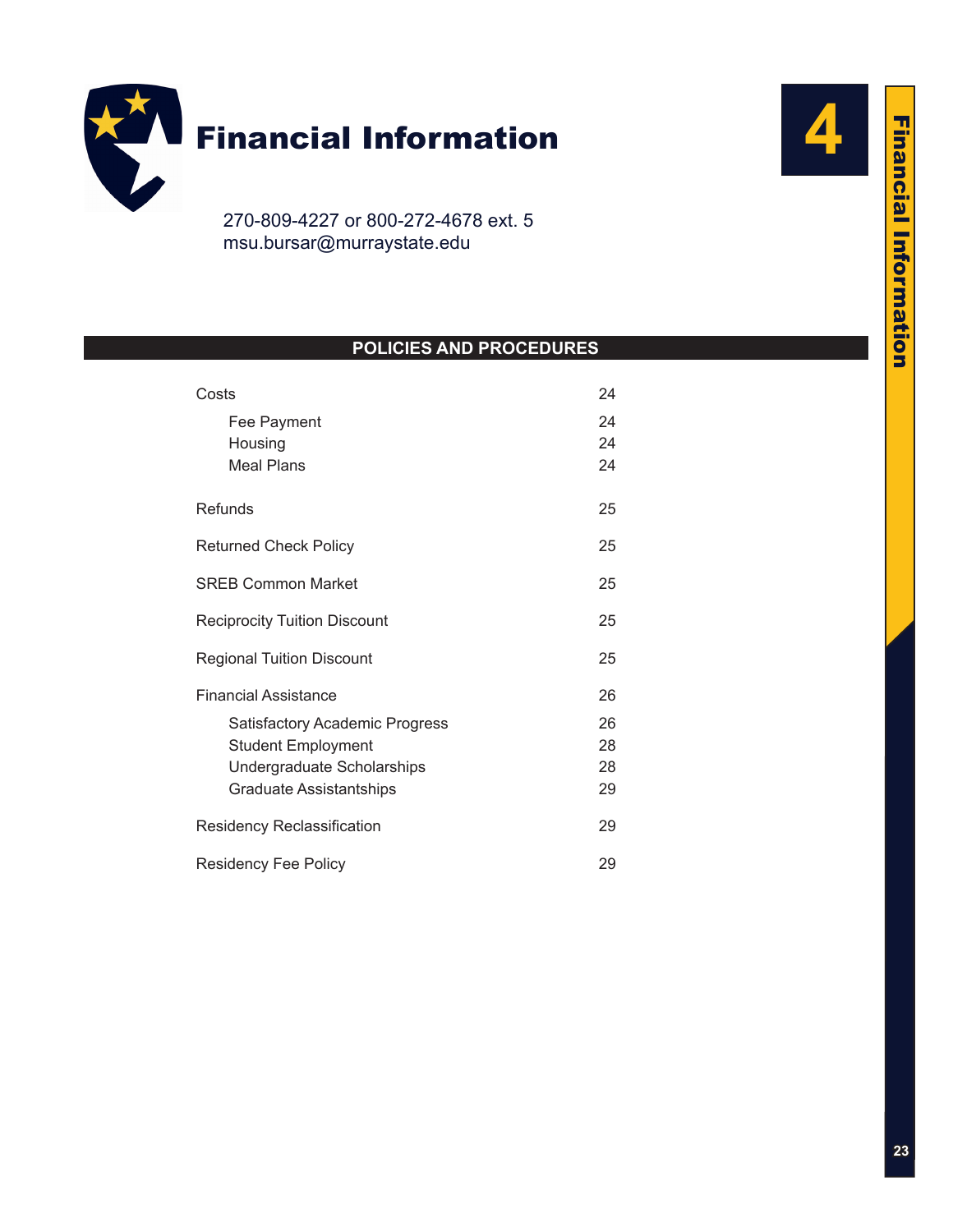## <span id="page-1-0"></span>Costs

**A student who is classified as a graduate or doctoral student will be assessed graduate or doctoral fees for all courses, regardless of course level.** All fees, including applicable room and board, must be paid by noon on the due date shown on the semester billing statement (see *Fee Payment* section below). Students who do not make payment of required fees are not registered students. All fees imposed by the university are subject to change without notice by action of the Murray State University Board of Regents.

All accounts owed by a student to the university must be paid in full before the student is entitled to receive a degree, a transcript, a record of grades, schedule classes for preregistration, or to enroll in classes.

## **Tuition and Registration Fees**

Refer to *Costs* on the Murray State University website: www.murraystate.edu/admissions/bursarsoffice.

## **Fee Payment**

Payments are due by noon on the due date shown on the semester billing statement. Payments can be made online using an electronic check from a checking or savings account, debit card, or credit card through Pay-Path®. There is a 2.75% or minimum \$3 charge if making payment by credit card. Other payment methods do not have an additional charge and include checks, money orders, and cashier's checks. Other payments may be mailed to the **Cashier's Office**, 200 Sparks Hall, Murray, KY 42071.

**Payment options.** Payment arrangements with appropriate payment must be made with the Bursar's Office when parents and/or students are unable to make payment in full from personal funds by noon on the due date shown on the semester billing statement. Accounts with a balance of \$200 or less are due in full.

Acceptable payment arrangements consist of the following:

- Payment of all fees in full by noon on the due date as published by MSU each semester and as posted on students *myGate* accounts. Credit cards, debit cards and checks are acceptable.
- Enrollment in the Murray State University Payment Plan (MSUPP) with appropriate payment. **Note:** There is a \$30 fee to enroll in the payment plan. Students will enroll in the payment plan via their *myGate* account. Acceptable third-party agencies are foreign embassies, vocational rehabilitation, Kentucky state agencies, Veterans Affairs, Department of Labor, Fort Campbell, TAA, WIA, and company direct billing.

Payment must be credited to student's account in order to be officially enrolled at MSU and have access to *Canvas.*

**Late registration fee.** The late registration period begins approximately 14 calendar days prior to the first day of classes. (See the official university calendar under Racer Tools at [www.murraystate.ed](www. www.murraystate.edu)u or at<www.murraystate.edu/admissions/bursarsoffice>for exact dates.) All current or returning students registering for the semester for the first time during the late registration period will be assessed a late registration fee. Failure to make payment by the published due dates will cause the student's class schedule to be dropped (purged) from the computer system. **Students who elect to reschedule after their original schedules have been officially purged will be assessed a late registration fee.**

**Schedule change fee.** Schedule changes made after the published deadline date to do so may be subject to a \$50 schedule change fee. Please review the Academic Calendar for published add and drop dates, [www.murraystate.edu/academics/academiccalendars.aspx.](www.murraystate.edu/academics/academiccalendars.aspx)

#### **Housing**

All freshmen and sophomores who have not reached their 21st birthday prior to the first day of registration as it appears in the university academic calendar will be required to live in university housing and to purchase one of the available university food services meal plans.

Exempted from this requirement are students who are veterans of at least two years of active military service; students who daily commute from the permanent, legal residence of their parents or legal guardian (within a 50 mile radius); students who are married and living with their spouse; students who have resided in a university residential college four semesters, excluding summer terms; non-regional tuition students who have obtained junior status (sixty hours earned); regional tuition students who have obtained senior status (ninety hours earned); and students who have been enrolled full time at a postsecondary institution for four semesters, excluding summers.

Freshmen and sophomores receiving family grants or freshmen, sophomores, and juniors whose legal residence is in one of the regional tuition counties of Missouri, Illinois, Indiana, Ohio, Tennessee, and Alabama and who accept the regional tuition discount are also required to live in university housing.

For complete housing regulations, rules, discounts, and miscellaneous information, refer to the Residence Life section of the S*tudent Life Handbook* or contact the Housing Office, 270-809-2310, 809-3811, or 877-551-7774 or online at [www.murraystate.edu/campus/housing.](www.murraystate.edu/campus/housing)

#### **Meal Plans**

Freshman and sophomore students living in the residential colleges must participate in a meal plan program. All meal plans include Flex dollars that can be used in any dining location and are non-taxable thereby saving customers 6% at most locations.

For a listing and description of available meal plans, visit the Dining Services at: <www.murraystate.edu/dining>.

#### **Racer ID**

Students enrolled at Murray State are entitled to health services, admission to athletic events, Murray Civic Music Association performances, and certain activities sponsored by the University Center Board by presenting their MSU RacerCard Identification (ID Card).

The Murray State University RacerCard fee is assessed once to all students enrolled in main campus courses. Students enrolled in offcampus or online-only courses are not assessed an ID fee unless specifically requested by the student. Scheduling courses and payment for all financial obligations are necessary for appropriate ID activation each semester.

#### **Declining Balance**

Students may elect to deposit money on the declining balance section on their ID card. These funds then can be used to purchase items in all food service locations.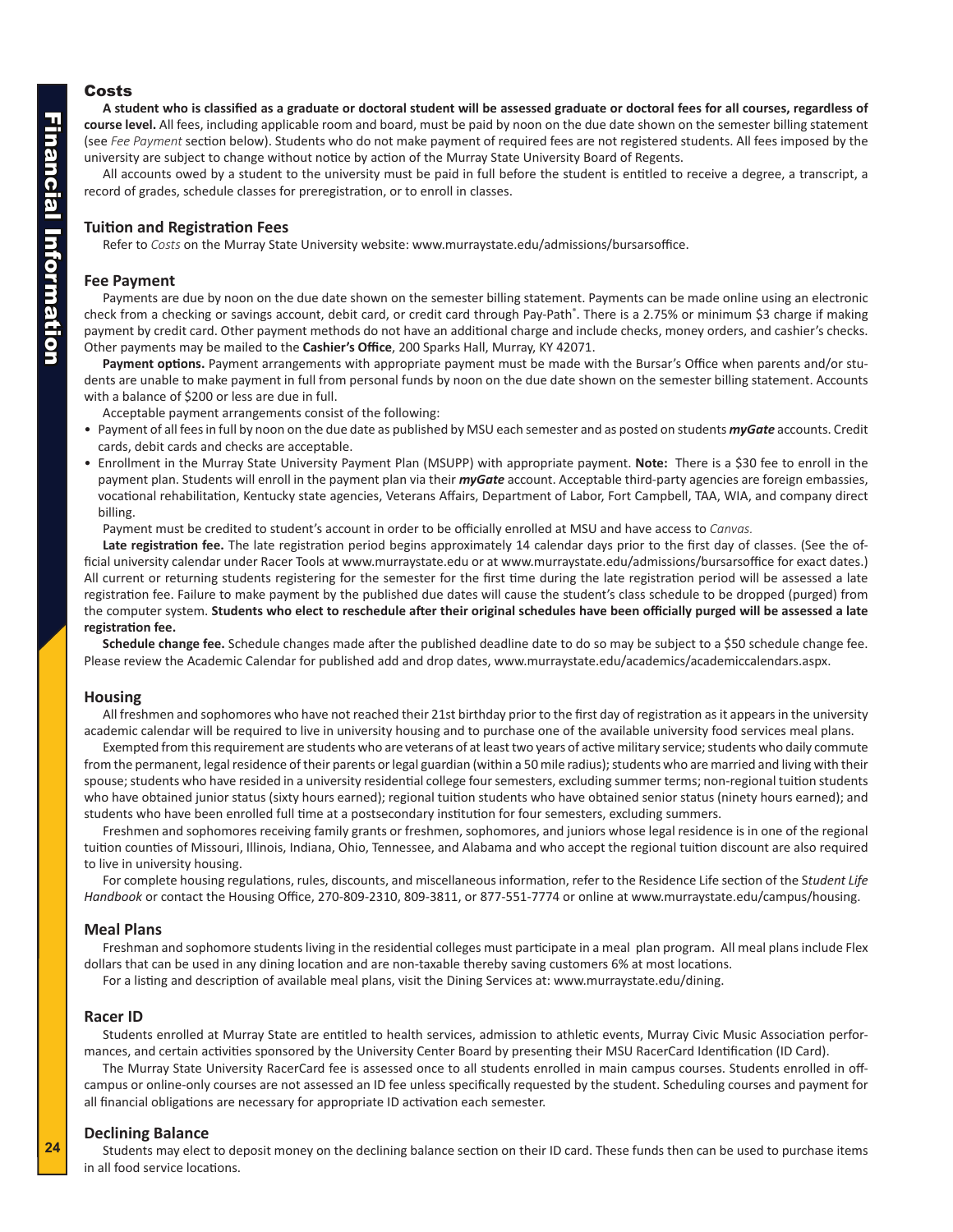## <span id="page-2-0"></span>**Other General Fee and Payment Information**

All of the fees and charges in this *Bulletin* are subject to change without notice. The Bursar's Office, located on the first floor of Sparks Hall, is responsible for the interpretation and application of the university's policies related to fees and refunds. Any questions related to these should be directed to this office.

If a satisfactory determination or explanation of a specific fee or refund cannot be obtained after discussion with the Bursar's Office personnel, a written appeal should be made to the vice president for administrative services. Appeals should include as much detail as possible to allow for adequate and speedy review.

## Refunds

Refunds will be made in accordance with the university's official *Schedule of Fees*, refer to the **Proration of Charges** on the Murray State website: www.murraystate.edu/admissions/bursarsoffice. Any questions concerning refunds should be directed to the Bursar's Office. **Students can have their refunds direct-deposited or have a check mailed.**

**Withdrawal.** A student who completes official withdrawal via their myGate account or is dismissed will receive a refund of tuition, fees, room and board in accordance with the official *Schedule of Fees.* Students residing in Murray State University residence halls will receive refunds only in the event of withdrawal from school, dismissal or marriage.

Federal Return of Title IV Funds Policy. This policy applies to all students receiving federal loans or grants. For complete information concerning this policy refer to the University Bursar's Office web page under Pro-Ration of Charges.

**Dropping Classes.** A student who drops through *myGate* may receive a refund of tuition and/or course fee if the student (1) drops below full-time, (2) is part-time and drops a class(es), or (3) is full-time and drops a class with refundable course fee. A student who drops a meal plan will receive a refund. Both types of refund will be in accordance with the dates given in the official *Schedule of Fees.* See the previous paragraph regarding withdrawing from all courses. All schedule changes should be verified by the student through his or her *myGate* account.

**Appeals Process.** Students who wish to appeal their refund amount must do so in writing to Refunds Appeals Committee, Bursar's Office, 1st Floor Sparks Hall.

## Returned Check Policy

All checks returned by the bank as unpaid for any reason will carry a penalty of \$20 per check. Any account for tuition, fees, room and board paid by a check which is returned by the bank will be considered not paid. Students who do not clear all returned checks within ten working days may be administratively withdrawn for nonpayment of required fees and/or be subjected to the appropriate legal action. Students who have had five or more returned checks will lose check-writing privileges on campus.

#### SREB Academic Common Market

The Academic Common Market is a cooperative tuition-reduction agreement among 14 Southern Regional Education Board states. If the public institutions in one of the states does not offer degree programs in a certain field of study, it may be possible to arrange a waiver of out-of-state tuition to attend a cooperating public institution of higher education in another participating state. Periodic changes are made in the inventory of programs available. Participating states are Alabama, Arkansas, Delaware, Florida (graduate programs only), Georgia, Kentucky, Louisiana, Maryland, Mississippi, Oklahoma, South Carolina, Tennessee, Texas (graduate programs), Virginia and West Virginia.

Write directly to the college or university for admission information. Once you have been accepted into a program and can prove you are a legal resident of Kentucky, contact the Kentucky Academic Common Market coordinator at the Council on Postsecondary Education, 1024 Capital Center Drive, Suite 320, Frankfort KY 40601, 502-573-1555 to certify your eligibility.

## Reciprocity Tuition Discount

Students from the Tennessee counties of Henry, Weakly, and Obion counties will be assessed non-resident tuition. A tuition discount will be credited for the difference between Murray State University's non-resident tuition and in-state tuition. **Note:** This will result in the student paying the same as in-state tuition.

## Regional Tuition Discount

Students from Montgomery County in Tennessee and students from Massac County in Illinois, or Posey, Vanderburgh or Warrick Counties in Indiana will be assessed non-resident tuition. A tuition discount will be credited for the difference between Murray State University's non-resident tuition and in-state tuition. Regional Tuition Discount for students admitted or re-admitted (after a one year absence):

•Other than residents from the Illinois, Indiana and Tennessee counties referred to above, residents of Alabama (admitted for Fall 2011 or after), Illinois, Indiana, Missouri, Ohio (admitted for Fall 2011-Summer 2014), and Tennessee will be charged non-resident tuition. A tuition discount will be credited for the difference between Murray State University's non-resident tuition and an average in-state rate, based on colleges from the student's state of residency on record with Admissions Services.

•In order to receive the Regional Tuition Discount, freshman, sophomore, and junior undergraduate students must be eligible for admission, enroll full-time, and pay for university housing. Graduate students will not be required to be full-time nor pay for university housing.

•Summer Regional Tuition Rates for all students will be based on their state's respective institution rates.

## Legacy Grant

Provides out-of-state undergraduate children and grandchildren of Murray State University graduates with discounted tuition rates.

•Available during fall and spring semesters only.

•Covers eight semesters toward a first baccalaureate degree.

Application and additional information available at www.murraystate.edu.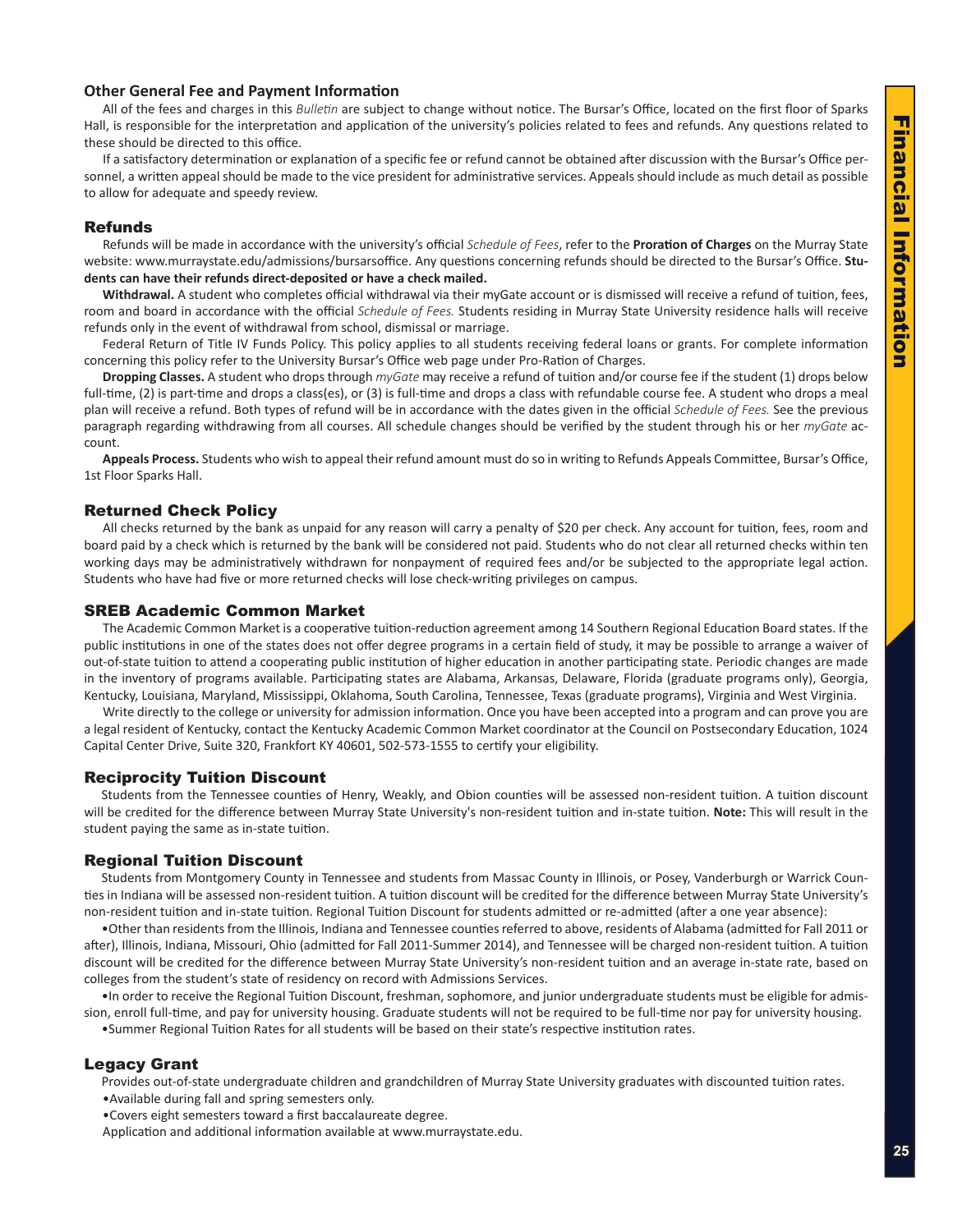## <span id="page-3-0"></span>Senior Citizen's Tuition Waiver

## **(Donovan Scholarship)**

Murray State University in accordance with KRS 164.284, will waive tuition charges and fees (except for application fees, special workshops and noncredit continuing education courses) for any person sixty-five (65) years of age or older who is a resident of Kentucky. The individual must be 65 before the late registration dates for the term in which he or she wishes to enroll. Special course fees or necessary materials for class use are not covered in the waiver.

In the event that classes are full or the granting of free tuition requires additional staff or course sections, the university may deny an individual's request.

## War Orphans and Spouse/Children of Disabled American Veterans Waivers

Murray State University in accordance with KRS 164.505 and 164.515 will waive tuition (except for special workshops and noncredit continuing education courses) for a dependent, widow or widower of servicemen or national guardsmen killed while in service or having died as a result of service-connected disability and the spouse or child of permanently disabled national guardsmen, war veterans, prisoners of war, or servicemen missing in action upon receipt of the required certification or other documents satisfactory to the university. For additional information contact Veterans' Affairs, in the Office of the Registrar in Sparks Hall.

## Other State-Mandated Waivers

For information concerning other state-mandated waivers, contact msu.bursar@murraystate.edu or 270-809-4227.

## Financial Assistance

Murray State University offers a wide variety of financial aid for deserving students. This aid is designed to assist students in financing their education, to recognize scholastic achievement, to encourage continued educational growth and to reward service to the university and community.

In all cases, the student and/or the student's family or spouse are expected to contribute to the costs of education in proportion to their total financial capabilities.

If the student and his/her parents or spouse will commit all possible resources, the Financial Aid Office will make every effort to bridge the economic gap by a financial aid package. That package may consist of one or more of the following types of aid:

- Federal Pell Grant Federal Work-Study (part-time employment)
- 
- 
- Federal Subsidized Direct Loan KHEAA Scholarships
- Federal Unsubsidized Direct Loan Nursing Student Loan Nursing Student Loan
- Federal Supplemental Educational Opportunity Grant Scholarship
- 
- Federal Perkins Loan Kentucky Educational Excellence Scholarship (KEES)
- Federal PLUS (Parent) Loan College Access Program Grant (CAP)
	-
	-
	-
- TEACH Grant CHECH Grant University Student Employment (part-time employment)

Application forms and information concerning loans, grants, student employment, and scholarships may be obtained from the Financial Aid Office, 500 Sparks Hall or from www.murraystate.edu/students/undergraduate/payingforcollege/fas/financialaid/financialaidforms.

## Financial Aid Satisfactory Academic Progress (SAP) *(Effective July 1, 2016 for the 2016-2017 aid year)*

The Department of Education and the Commonwealth of Kentucky each require you to meet Satisfactory Academic Progress (SAP) requirements in order to maintain eligibility for federal and state loans and grants. Failure to meet the standards as discussed below could lead to loss of eligibility for both federal and state financial assistance.

## *This policy applies to all students even if you are not receiving financial aid for the period currently being monitored.*

Students who are not meeting the Financial Aid Policy will be notified via Murray State University email and can review their status in the Financial Aid tab within their myGate account.

## How SAP is Determined

- Qualitative and Quantitative requirements for SAP include:
- A minimum cumulative grade point average (GPA) (earned at Murray State University and all transferred credits)
- A maximum amount of time allowed to complete all degree requirements
- A minimum percentage of completed hours earned

## **Qualitative Standard**

#### **Minimum GPA**

The minimum cumulative GPA requirements for Murray State University (as shown in the chart below) are determined by the number of credit hours you have attempted. Once the academic probationary period leads to academic suspension, you will also be suspended for financial aid.

| <b>GPA Hours Attempted</b> | <b>Cumulative GPA</b> |
|----------------------------|-----------------------|
| $1 - 32$                   | 1.50                  |
| $33 - 64$                  | 1.70                  |
| $65 - 79$                  | 1.90                  |
| 80 or more                 | 2.00                  |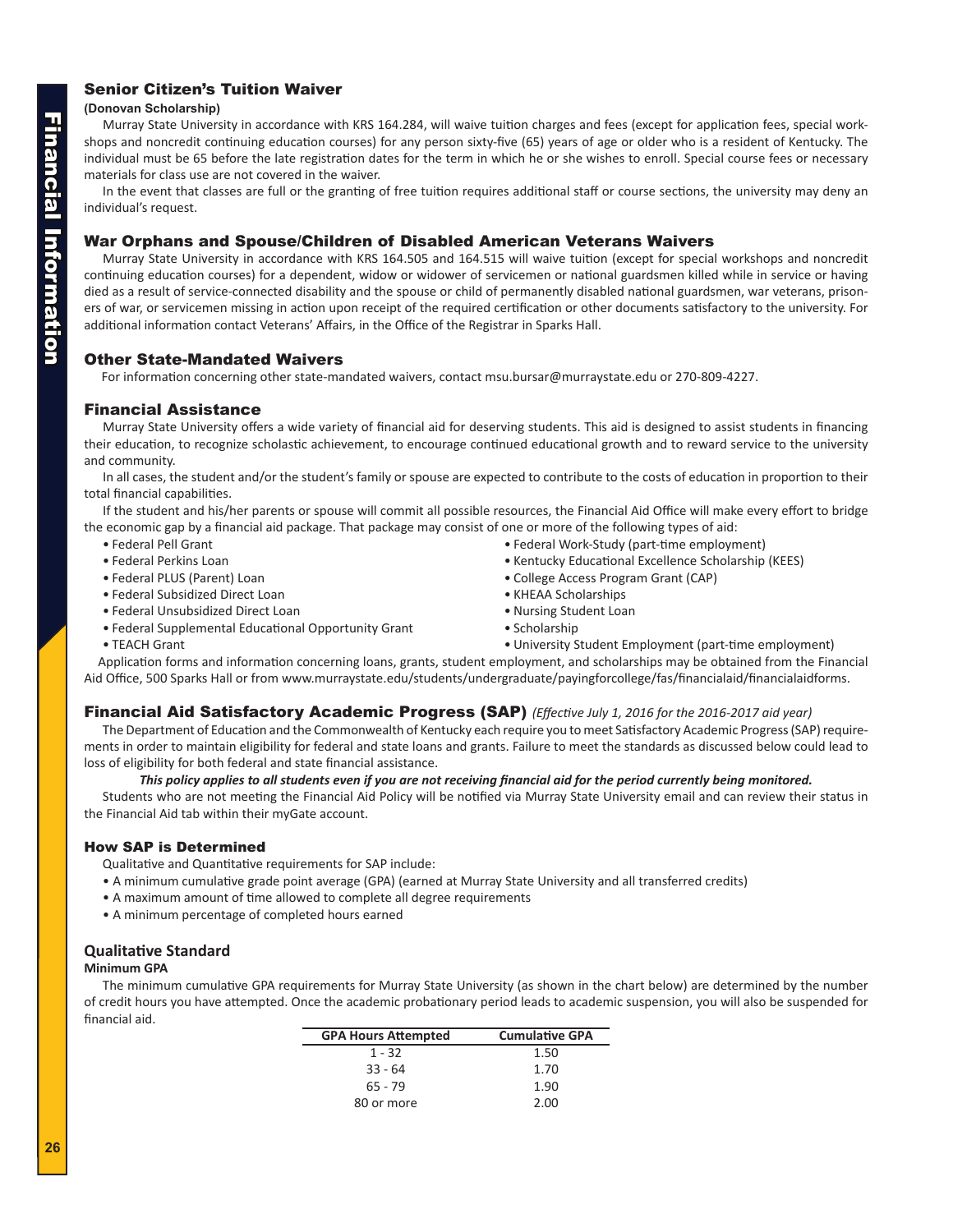## **Quantitative Standard**

#### **Maximum Timeframe**

The longest time you can take to complete your degree is 1½ times the length of the published program length as shown below:

| Degree Type                                             | <b>Published Program</b><br>Length (Hours) | <b>Maximum</b><br><b>Attempted Hours</b> |
|---------------------------------------------------------|--------------------------------------------|------------------------------------------|
| Associate                                               | 60                                         | 90                                       |
| <b>Baccalaureate</b>                                    | 120                                        | 180                                      |
| Post-Baccalaureate seeking an Associate <sup>1</sup>    | 180                                        | 270                                      |
| Post-Baccalaureate seeking a Baccalaureate <sup>1</sup> | 240                                        | 360                                      |
| Graduate/Master's                                       | 36                                         | 54                                       |
| Doctoral                                                | 79                                         | 119                                      |
|                                                         |                                            |                                          |

<sup>1</sup>These hours reflect first Baccalaureate attempted hours.

#### **Completion Rate**

You must earn a minimum of 67% of the total number of hours you have attempted during your entire college career after high school. To determine if you are meeting this requirement, multiply the total cumulative hours you have attempted times .67.

**Example:** 95 cumulative hours x .67 = requirement of 64 hours earned

Actions impacting course completion when calculating attempted and earned hours:

| <b>Action</b>                           | <b>Counts Toward Attempted</b> | <b>Counts toward earned</b>            |
|-----------------------------------------|--------------------------------|----------------------------------------|
| Audited, Withdrawn or Incomplete course | Yes                            | Nο                                     |
| Transfer or Remedial course             | Yes                            | Yes                                    |
| Repeat or Non-degree related course     | Yes                            | Yes - but only the last time attempted |

#### **Semester Withdrawal**

More than two (2) official academic and/or administrative withdrawals from a semester while attending Murray State University will prevent you from meeting SAP.

## **Additional Information**

- The same time frame to complete requirements apply even if changing majors.
- Financial Aid reviews SAP at the end of each spring semester and covers the preceding summer, fall, and spring terms.
- Financial Aid SAP requirements are not the same as the academic SAP regulations each requires a separate appeal process.
- You may review your SAP status in the Financial Aid tab within your *myGate* account.

## Impact of Not Meeting SAP

*Failure to meet any of the SAP requirements will result in a Financial Aid Suspension and make you ineligible to receive any additional federal or state financial aid***.**

Official notice of suspension will be sent to you via your Murray State University email account.

#### What to Do if You are Suspended

If you receive a financial aid suspension, you may want to consider filing an appeal if you believe you have mitigating circumstances. **All appeals must be received within 30 days of the start of the semester for which you are appealing. Appeals received after this time** 

**frame will be administratively denied for that semester. However, you can request to have the appeal filed for the following semester.**  To initiate a Financial Aid SAP appeal, you must complete a SAP Financial Aid Appeal form and provide supporting documentation as

outlined below. The form may be obtained in the Financial Aid tab from within your *myGate* account.

Appeals may fall into one of the following categories and appropriate supporting documentation must be provided:

#### **Medical**

- Broken bone
- Cancer
- Catastrophic health or mental illness

#### **Documentation Needed**

-Official documentation from medical provider reflecting confirmed diagnosis and dates of illness or injury.

-If this is a recurring illness or other health issue, provide a statement explaining what has changed to enable you to perform better going forward.

-Additional documentation if there is a change in medication for recurring illness which addresses your ability to improve performance.

## **Severe Personal or Family Problems**

- Death of immediate family member (parent/guardian, sibling, child, spouse)
- Divorce
- Accident
- Incarceration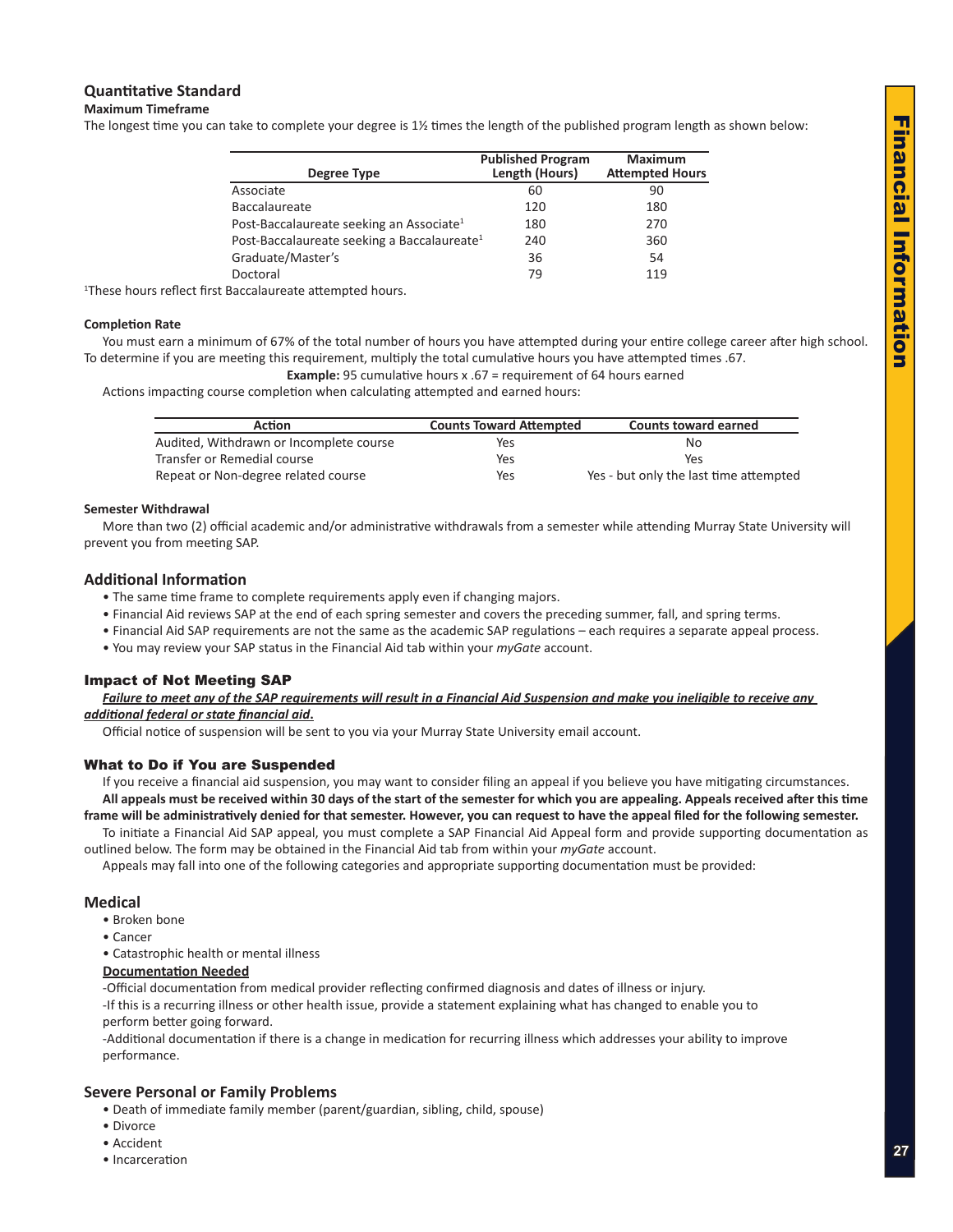## <span id="page-5-0"></span>**Documentation Needed**

-Death certificate or copy of obituary and documentation reflecting family connection.

-Divorce decree or letter confirming separation from an objective third party (representative of the court, pastor, counselor, social worker, etc.).

-Copy of police report.

-If accident resulting in injury, official documentation from medical provider reflecting confirmed diagnosis and dates of illness or injury.

-Court documentation reflecting period of incarceration for self or immediate family member and documentation reflecting family connection.

-If court documentation is unavailable, must provide other documentation substantiating arrest and/or period of incarceration.

## **Academically Related**

- Seeking additional degree
- Change of major
- Failed to apply myself to my studies

## **Documentation Needed**

-Completed SAP Academic Plan form signed by academic advisor.

-Written statement explaining what has changed to enable you to perform better going forward.

## **Extenuating Circumstances**

- Work conflict
- Financial emergency
- Technology issue
- Transportation issue

## **Documentation Needed**

-Written statement explaining what has changed to enable you to perform better going forward.

-Other supporting documentation depending on situation.

*NOTE: Additional supporting documentation may be requested after initial review.*

## Next Steps

Once a completed appeal and all supporting documentation is received by the Financial Aid Office, a review of your individual circumstance will be conducted and a determination will be made.

Decisions will fall into one of four potential categories.

- **1)** Approved without Academic Plan
- **2)** Approved with Academic Plan
- **3)** Denied
- **4)** Administratively Denied

#### *Decisions will be communicated to you via your Murray State University email. All decisions are final.*

If your appeal is approved, you will be placed on probation for a minimum of one (1) semester or for the length of the academic plan. At the end of the probationary term, you must meet all requirements of the Satisfactory Academic Progress Policy.

If your appeal is denied, you may continue enrollment without financial aid assistance and attempt to meet all requirements and regain eligibility. If you have met the requirements, or significantly improved performance, you may file a new appeal with the Financial Aid Office.

Depending on your credit, third party loans may be available to cover the cost of your tuition if you have been prohibited from receiving further federal and state aid. Visit http://www.murraystate.edu/fastchoice for more information.

#### General Information

If you do not meet SAP requirements, to allow consideration for financial aid in future terms, you must still complete the Free Application for Federal Student Aid (FAFSA) in a timely manner.

The Admissions, Academic Standing, Bursar, and Housing appeals are separate application processes. Decisions of these appeals are independent of each other.

If you have additional questions, please contact the Financial Aid office at 500 Sparks Hall, 270-809-2546 or 800-272-4678 option 3, or msu.sfa@murraystate.edu.

## Student Employment

Murray State University offers part-time employment to a large number of students each year. The Federal Work-Study Program provides on-campus employment to eligible students who are enrolled in at least one (1) credit hour and who show a need for the earnings. The University Student Employment Program offers jobs to students enrolled in at least one (1) credit hour who do not qualify for the federal program. All student employees are paid biweekly and are required to perform their assigned duties in a satisfactory manner.

## **Scholarships**

#### **Scholarship Application Deadline - January 15 Non-Traditional Student Specific Deadline - June 1**

Murray State University awards a number of scholarships each year to qualified students. Scholarships are supported by the Alumni Association, the Murray State University Foundation, and academic departments. Information on scholarships is available online at www. murraystate.edu/scholarships or in person through the Scholarship Office located in the Curris Center.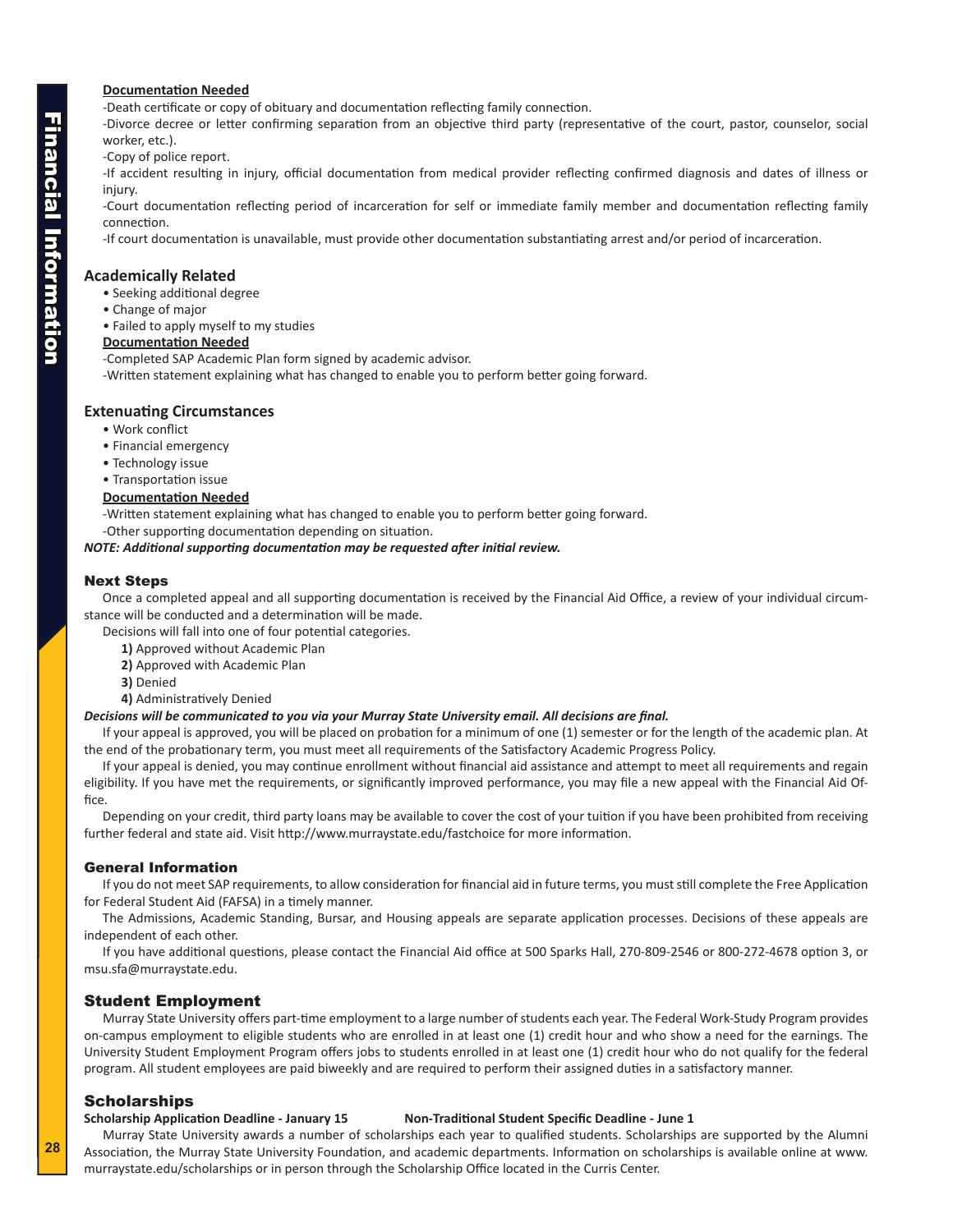<span id="page-6-0"></span>Students use one application which is updated each year. Qualifications and restrictions are listed, along with the names and requirements of all scholarships. In some areas, talent and proficiency are considered as well as academic information.

Generally, scholarships are offered on the basis of scholastic achievement, standardized testing scores (new freshmen only), character, leadership, and the promise of continued educational growth. In some cases, financial need is considered.

Scholarship applications can be accessed through *myGate* from the Financial Aid section beginning October 1 each year and must be submitted by the deadline of January 15. Awards are made for academic years and may be adjusted due to other aid students receive from federal, state, or external organizations. Policies for awarding, adjusting, and renewing scholarships can be accessed online at www.murraystate.edu/scholarships.

Questions may be directed to the Scholarship Office at 800-272-4678, ext. 4, or 270-809-3225.

#### Graduate Assistantships

Graduate teaching and research assistantships are available in most departments for highly qualified graduate students. To be eligible for a graduate assistantship, students must be admitted to a graduate program at MSU, have earned a cumulative GPA of at least 3.00, and be enrolled in a minimum of six graduate credit hours at Murray State. Full-time status for all graduate students is enrollment in a minimum of nine semester hours. To maximize academic success, graduate assistants may not carry a course load exceeding 13 hours. No overload requests will be approved for graduate assistants. Graduate students in their final semester of coursework may petition (in writing) the University Graduate Coordinator to qualify for an assistantship while enrolled in fewer than six graduate hours. During the summer, students on an assistantship must be enrolled for a minimum of three hours of coursework.

Non-resident graduate students awarded an assistantship may be charged the equivalent of in-state tuition during the semesters in which they are actively employed. In-state tuition equivalencies do not modify residency status. A student who has, or will have an approved graduate assistantship may request an in-state equivalency for one summer during his/her graduate career. Normally, assistantships are awarded to an individual student for a maximum of four semesters (excluding summers). Students may petition the associate provost for graduate education and research for up to two additional semesters. Stipends for assistantships may vary between departments.

Graduate assistants are expected to familiarize themselves with university policies and to fulfill their professional responsibilities to the university. An applicant for a graduate assistantship must be admitted to a graduate program as a degree-seeking student and enrolled in graduate courses during the semester of employment.

Applications for assistantships should be filed with the chair of the department of the student's major field of interest. Contact the academic department for information regarding deadlines and the application process.

#### Residency Reclassification

A student who wishes to request a review of residency classification should review the policy on Residency for Tuition Purposes found at http://www.murraystate.edu/residency. The affidavit should be completed, signed, and notarized. All supporting statements and documents must be attached. Insufficient information may delay the request indefinitely. The student should then present the affidavit to the Office of the Registrar, first floor, Sparks Hall, no later than 30 calendar days after the first day of classes of the semester for which the appeal is being made. Students applying during or after registration must pay fees as originally assessed.

The registrar will act upon the request within 14 calendar days. Questions concerning eligibility or the status of a request should be directed to the Registrar at (270) 809-3759 or emailed to msu.registrar@murraystate.edu. A student whose request was denied by the Registrar will have 14 calendar days from the receipt of the denial letter, as determined by the postal notification of receipt of certified mail, to formally appeal the decision. Appeals should be addressed to the Bursar's Office, 200 Sparks Hall, Murray KY 42071-3312. The appeal should include a letter and any additional supportive documentation. Students whose requests were approved by the registrar or by the residency review committee will be reported to the bursar so that fee adjustments or refunds can be processed accordingly.

A copy of the complete operational policy on classification of residency for fee assessment purposes is available at http://www.murraystate.edu/residency or in the Office of the Registrar, first floor of Sparks Hall.

#### Residency Fee Policy

As a part of the state-supported system of higher education in Kentucky, Murray State University is governed by the following statewide policy (approved January 14, 1991). For additional information and a copy of the affidavit for a review of residency status, write Office of the Registrar, Murray State University, 113 Sparks Hall, Murray KY 42071-3312, call 270-809-5630 or visit www.murraystate.edu/registrar.

#### **13 KAR 2:045. Determination of residency status for admission and tuition assessment purposes.**

RELATES TO: KRS 13B, 164.020, 164.030, 164A.330(6) 38 U.S.C 3301-3325 (As amended at ARRS, June 9, 2015) STATUTORY AUTHORITY: KRS 164.020(8) NECESSITY, FUNCTION, AND CONFORMITY: KRS 164.020(8) requires the Council on Postsecondary Education to determine tuition and approve the minimum qualifications for admission to a state-supported postsecondary education institution and authorizes the Council to set different tuition amounts for residents of Kentucky and for nonresidents. This administrative regulation establishes the procedure and guidelines for determining the residency status of a student who is seeking admission to, or who is enrolled at, a statesupported postsecondary education institution.

**Section 1. Definitions.** (1) "Academic term" means a division of the school year during which a course of studies is offered, and includes a semester, quarter, or single consolidated summer term as defined by the institution.

(2) "Continuous enrollment" means enrollment in a state-supported postsecondary education institution at the same degree level for consecutive terms, excluding summer term, since the beginning of the period for which continuous enrollment is claimed unless a sequence of continuous enrollment is broken due to extenuating circumstances beyond the student's control, such as serious personal illness or injury, or illness or death of a parent.

- (3) "Degree level" means enrollment in a course or program which could result in the award of a:
- (a) Certificate, diploma or other program award at an institution;
- (b) Baccalaureate degree or lower including enrollment in a course by a nondegree-seeking postbaccalaureate student;
- (c) Graduate degree or graduate certification other than a first-professional degree in law, medicine, dentistry or "Pharm. D"; or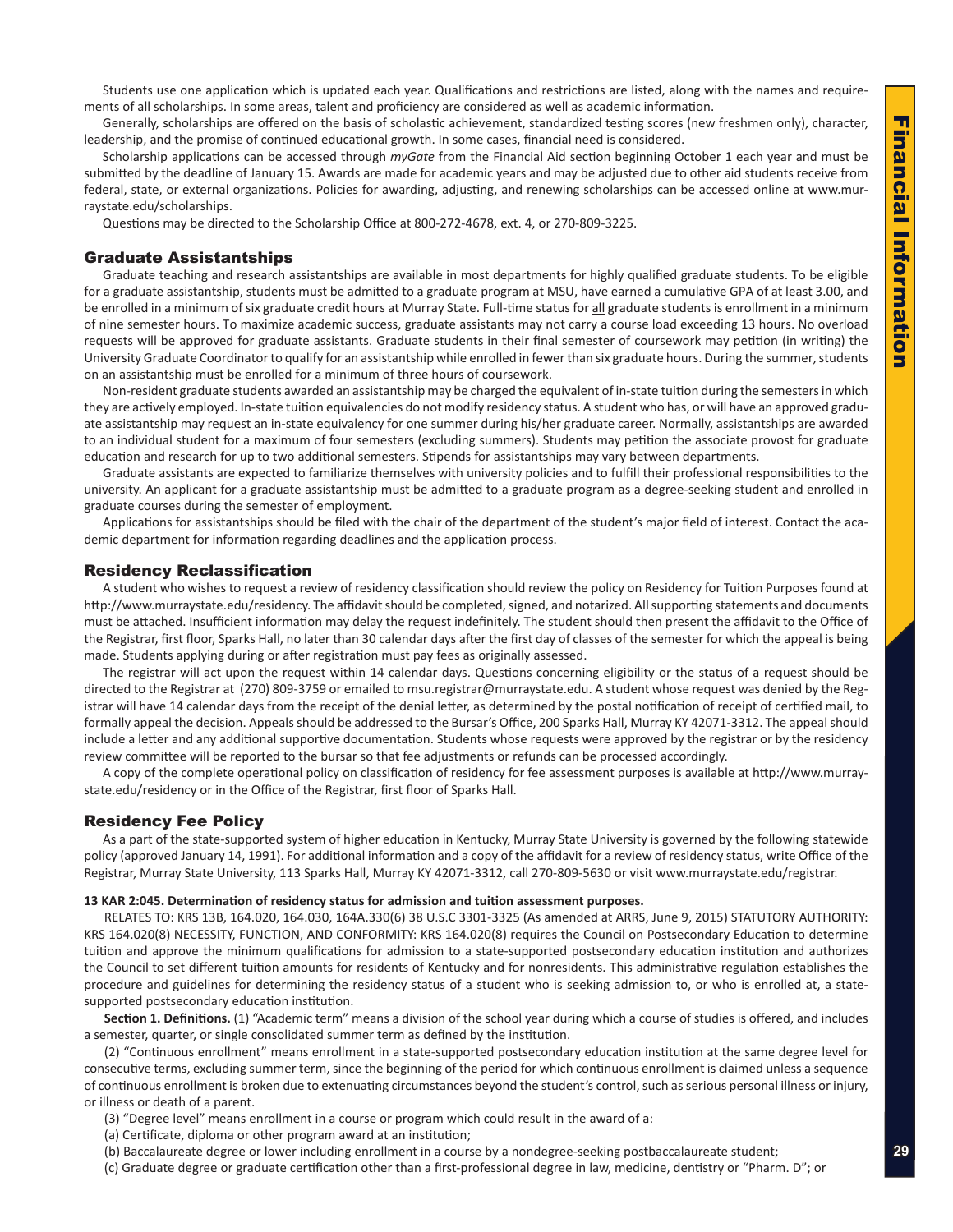(d) Professional degree in law, medicine, dentistry, or "Pharm. D".

(4) "Dependent person" means a person who cannot demonstrate financial independence from parents or persons other than a spouse and who does not meet the criteria for independence established in Section 5 of this administrative regulation.

(5) "Determination of residency status" means the decision of a postsecondary education institution that results in the classification of a person as a Kentucky resident or as a nonresident for admission and tuition assessment purposes.

(6) "Domicile" means a person's true, fixed, and permanent home and is the place where the person intends to remain indefinitely, and to which the person expects to return if absent without intending to establish a new domicile elsewhere.

(7) "Full-time employment" means continuous employment for at least forty-eight (48) weeks at an average of at least thirty (30) hours per week.

(8) "Independent person" means a person who demonstrates financial independence from parents or persons other than a spouse and who meets the criteria for independence established in Section 5 of this administrative regulation.

(9) "Institution" means an entity defined in KRS 164.001(12) if the type of institution is not expressly stated and includes the Kentucky Virtual University, the Council on Postsecondary Education, and the Kentucky Higher Education Assistance Authority.

(10) "Kentucky resident" means a person determined by an institution for tuition purposes to be domiciled in and is a resident of Kentucky as determined by this administrative regulation.

(11) "Nonresident" means a person who is (a) domiciled outside of Kentucky (b) currently maintains legal residence outside Kentucky, or (c) is not a Kentucky resident as determined by this administrative regulation.

(12) "Parent" means one (1) of the following:

(a) A person's father or mother; or

(b) A court-appointed legal guardian if:

1. The guardianship is recognized by an appropriate court within the United States;

2. There was a relinquishment of the rights of the parents; and

3. The guardianship was not established primarily to confer Kentucky residency on the person.

(13) "Preponderance of the evidence" means the greater weight of evidence, or evidence which is more credible and convincing to the mind.

(14) "Residence" means the place of abode of a person and the place where the person is physically present most of the time for a noneducational purpose in accordance with Section 3 of this administrative regulation.

(15) "Student financial aid" means all forms of payments to a student if one (1) condition of receiving the payment is the enrollment of the student at an institution, and includes student employment by the institution or a graduate assistantship.

(16) "Sustenance" means

(a) Living expenses, such as room, board, maintenance, and transportation; and

(b) Educational expenses, such as tuition, fees, books, and supplies.

**Section 2. Scope.** (1) State-supported postsecondary education institutions were established and are maintained by the Commonwealth of Kentucky primarily for the benefit of qualified residents of Kentucky. The substantial commitment of public resources to postsecondary education is predicated on the proposition that the state benefits significantly from the existence of an educated citizenry. As a matter of policy, access to postsecondary education shall be provided so far as feasible at reasonable cost to a qualified individual who is domiciled in Kentucky and who is a resident of Kentucky.

(2) In accordance with the duties established in KRS 164.020, the Council on Postsecondary Education may require a student who is neither domiciled in nor a resident of Kentucky to meet higher admission standards and to pay a higher level of tuition than resident students.

(3) Unless otherwise indicated, this administrative regulation shall apply to all student residency determinations, regardless of circumstances, including residency determinations made by:

(a) The state-supported institutions for prospective and currently-enrolled students;

(b) The Southern Regional Education Board for contract spaces;

- (c) Reciprocity agreements, if appropriate;
- (d) The Kentucky Virtual University;
- (e) Academic common market programs;

(f) The Kentucky Educational Excellence Scholarship Program; and

(g) Other state student financial aid programs, as appropriate.

#### **Section 3. Determination of Residency Status; General Rules.**

(1) A determination of residency shall include:

- (a) An initial determination of residency status by an institution:
	- 1. During the admission process;
	- 2. Upon enrollment in an institution for a specific academic term; or
	- 3. For admission into a specific academic program;

(b) A reconsideration of a determination of residency status by an institution based upon a changed circumstance; or

(c) A formal hearing conducted by an institution upon request of a student after other administrative procedures have been completed.

(2) An initial determination of residency status shall be based upon:

(a) The facts in existence when the credentials established by an institution for admission for a specific academic term have been received and during the period of review by the institution;

(b) Information derived from admissions materials;

(c) If applicable, other materials required by an institution and consistent with this administrative regulation; and

(d) Other information available to the institution from any source.

(3) An individual seeking a determination of Kentucky residency status shall demonstrate that status by a preponderance of the evidence.

(4) A determination of residency status shall be based upon verifiable circumstances or actions.

**30**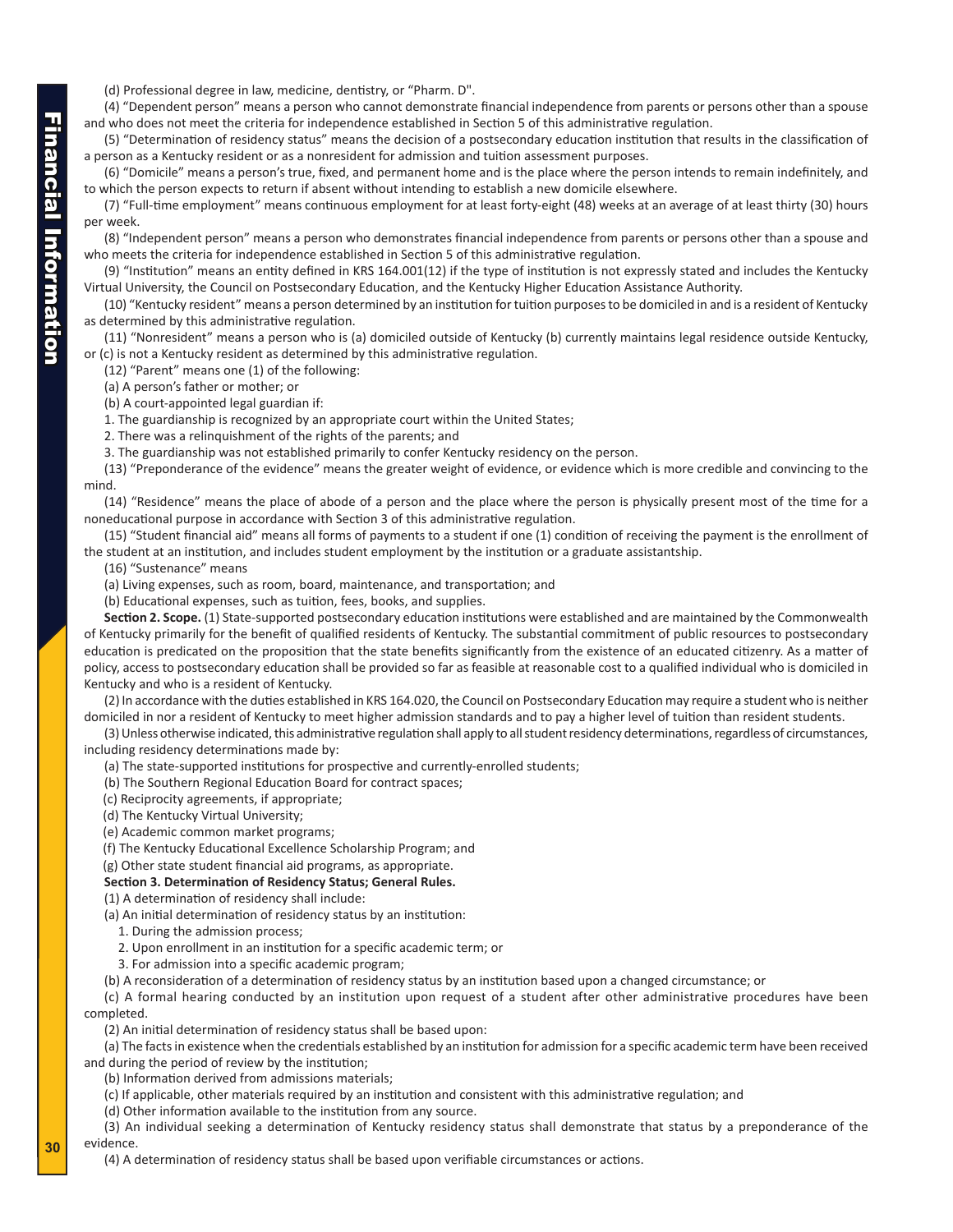(5) Evidence and information cited as the basis for Kentucky domicile and residency shall accompany the application for a determination of residency status.

(6) A student classified as a nonresident shall retain that status until the student is officially reclassified by an institution.

(7) A student may apply for a review of a determination of residency status once for each academic term.

(8) If an institution has information that a student's residency status may be incorrect, the institution shall review and determine the student's correct residency status.

(9) If the Council on Postsecondary Education has information that an institution's determination of residency status for a student may be incorrect, it may require the institution to review the circumstances and report the results of that review.

(10) An institution shall impose a penalty or sanction against a student who gives incorrect or misleading information to an institutional official, including payment of nonresident tuition for each academic term for which resident tuition was assessed based on an improper determination of residency status. The penalty may also include:

(a) Student discipline by the institution through a policy written and disseminated to students; or

(b) Criminal prosecution.

**Section 4. Presumptions Regarding Residency Status.** (1) In making a determination of residency status, it shall be presumed that a person is a nonresident if:

(a) A person is, or seeks to be, an undergraduate student and admissions records show the student to be a graduate of an out-of-state high school within five (5) years prior to a request for a determination of residency status;

(b) A person's admissions records indicate the student's residence to be outside of Kentucky when the student applied for admission; (c) A person moves to Kentucky primarily for the purpose of enrollment in an institution;

(d) A person moves to Kentucky and within twelve (12) months enrolls at an institution more than half time; or

(e) A person has a continuous absence of one (1) year from Kentucky.

(f) A person attended an out-of-state higher education institution during the past academic year and paid in-state tuition at that institution.

(2) A presumption arising from subsection (1) of this section shall only be overcome by preponderance of evidence sufficient to demonstrate that a person is domiciled in and is a resident of Kentucky.

**Section 5. Determination of Whether a Student is Dependent or Independent.** (1) In a determination of residency status, an institution shall first determine whether a student is dependent or independent. This provision shall be predicated on the assumption that a dependent person lacks the financial ability to live independently of the person upon whom the student is dependent, and therefore, lacks the ability to form the requisite intent to establish domicile. A determination that a student is independent shall be one (1) step in the overall determination of whether a student is or is not a resident of Kentucky.

(2) In determining the dependent or independent status of a person, the following information shall be considered as well as other relevant information available when the determination is made:

(a) 1. Whether the person has been claimed as a dependent on the federal or state tax returns of a parent or other person for the year preceding the date of application for a determination of residency status; or

2. Whether the person is no longer claimed by a parent or other person as a dependent or as an exemption for federal and state tax purposes; and

(b) Whether the person has financial earnings and resources independent of a person other than an independent spouse necessary to provide for the person's own sustenance.

(3) An individual who enrolls at an institution immediately following graduation from high school and remains enrolled shall be presumed to be a dependent person unless the contrary is evident from the information submitted.

(4) Domicile may be inferred from the student's permanent address, parent's mailing address, or location of high school of graduation.

(5) Marriage to an independent person domiciled in and who is a resident of Kentucky shall be a factor considered by an institution in determining whether a student is dependent or independent.

(6) Financial assistance from or a loan made by a parent or family member other than an independent spouse, if used for sustenance of the student:

(a) Shall not be considered in establishing a student as independent; and

(b) Shall be a factor in establishing that a student is dependent.

**Section 6. Effect of a Determination of Dependent Status on a Determination of Residency Status.** (1) The effect of a determination that a person is dependent shall be:

(a) The domicile and residency of a dependent person shall be the same as either parent. The domicile and residency of the parent shall be determined in the same manner as the domicile and residency of an independent person; and

(b) The domicile and residency of a dependent person whose parents are divorced, separated, or otherwise living apart shall be Kentucky if either parent is domiciled in and is a resident of Kentucky regardless of which parent has legal custody or is entitled to claim that person as a dependent pursuant to federal or Kentucky income tax provisions.

(2) If the parent or parents of a dependent person are Kentucky residents and are domiciled in Kentucky but subsequently move from the state: (a) The dependent person shall be considered a resident of Kentucky while in continuous enrollment at the degree level in which currently enrolled; and

(b) The dependent person's residency status shall be reassumed if continuous enrollment is broken or the current degree level is completed.

**Section 7. Member or Former Member of Armed Forces of the United States, Spouse and Dependents; Effect on a Determination of Residency Status.** (1) A member, spouse, or dependent of a member whose domicile and residency was Kentucky when inducted into the Armed Forces of the United States, and who maintains Kentucky as home of record and permanent address, shall be entitled to Kentucky residency status:

(a) During the member's time of active service; or

(b) If the member returns to this state within six (6) months of the date of the member's discharge from active duty.

(2)(a) A member of the armed services on active duty for more than thirty (30) days and who has a permanent duty station in Kentucky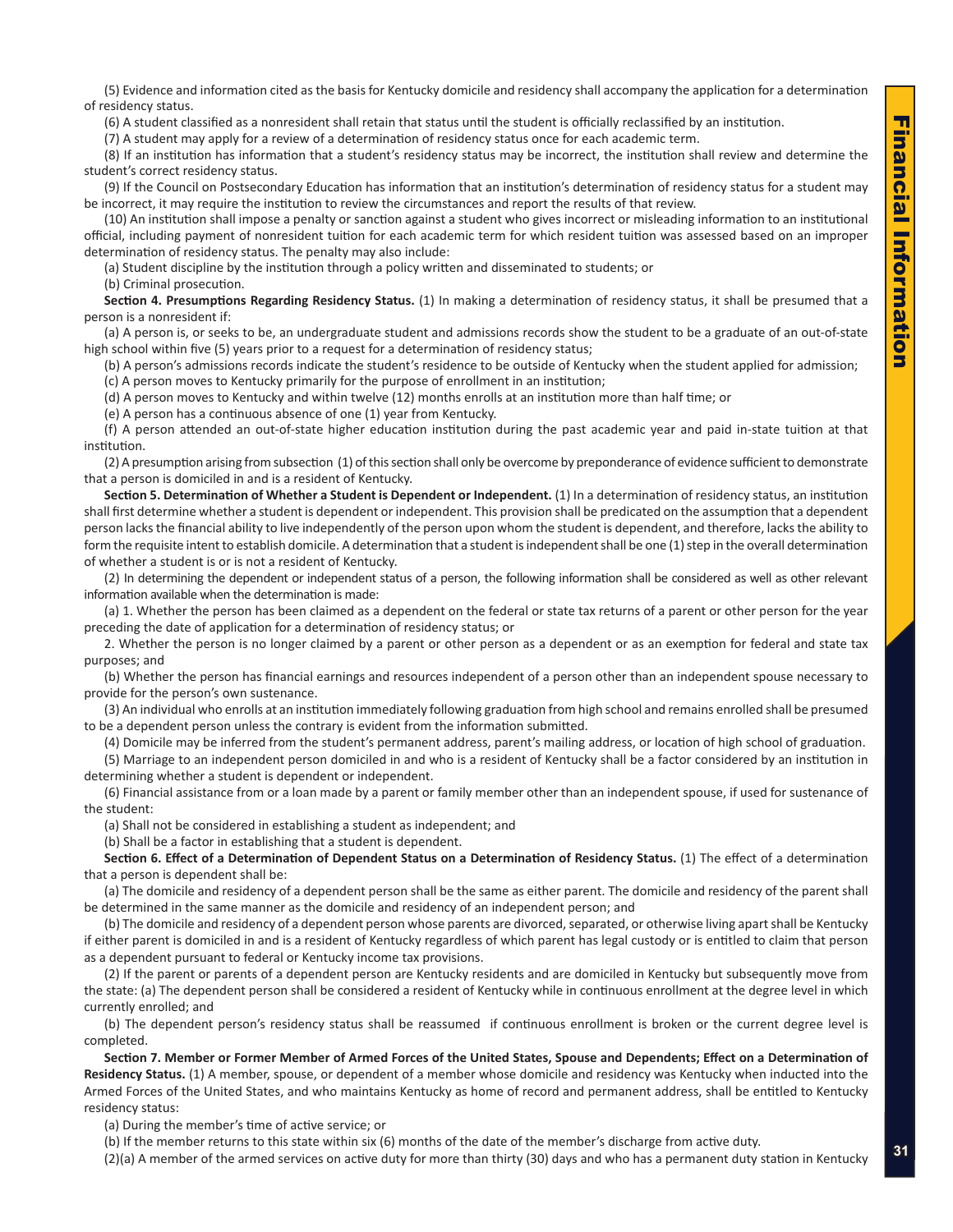shall be classified as a Kentucky resident and shall be entitled to in-state tuition as shall the spouse or a dependent child of the member.

(b) A member, spouse, or dependent of a member shall not lose Kentucky residency status if the member is transferred on military orders while the member, spouse, or dependent requesting the status is in continuous enrollment at the degree level in which currently enrolled.

(3) Membership in the National Guard or civilian employment at a military base alone shall not qualify a person for Kentucky residency status under the provisions of subsections (1) and (2) of this section. If a member of the Kentucky National Guard is on active duty status for a period of not less than thirty (30) days, the member shall be considered a Kentucky resident, as shall the spouse or a dependent child of the member.

(4) A person eligible for benefits under the federal Post-9/11 Veterans Educational Assistance Act of 2008, 38 U.S.C. 3301-3325, or any other educational benefits provided under Title 38 of the United States Code shall be entitled to Kentucky resident status for purposes of tuition charged at state-supported institutions.

(5) A person's residency status established pursuant to this section shall be reassessed if the qualifying condition is terminated.

**Section 8. Status of Nonresident Aliens; Visas and Immigration.** (1)(a) A person holding a permanent residency visa or classified as a political refugee shall establish domicile and residency in the same manner as another person.

(b) Time spent in Kentucky and progress made in fulfilling the conditions of domicile and residency prior to obtaining permanent residency status shall be considered in establishing Kentucky domicile and residency.

(2) A person holding a nonimmigrant visa with designation A, E, G, H-1, H-4 if accompanying a person with an H-1 visa, I, K, L, N, R, shall establish domicile and residency the same as another person.

(3)(a) An independent person holding a nonimmigrant visa with designation B, C, D, F, H-2, H-3, H-4 if accompanying a person with an H-2 or H-3 visa, J, M, O, P, Q, S, TD, or TN shall not be classified as a Kentucky resident, because that person does not have the capacity to remain in Kentucky indefinitely and therefore cannot form the requisite intent necessary to establish domicile as defined in Section 1(6) of this administrative regulation.

b) A dependent person holding a visa as described in paragraph (a) of this subsection, but who is a dependent of a parent holding a visa as described in subsection (2) of this section, shall be considered as holding the visa of the parent.

(c) A dependent person holding a visa described in subsection (2) of this section or paragraph (a) of this subsection, if a parent is a citizen of the United States and is a resident of and domiciled in Kentucky, shall be a resident of Kentucky for the purposes of this administrative regulation.

(4) A person shall be a Kentucky resident for the purpose of this administrative regulation if the person graduated from a Kentucky high school and:

(a) Is an undocumented alien;

(b) Holds a visa listed in subsections (2) or (3)(a) of this section; or

(c) Is a dependent of a person who holds a visa listed in subsections (2) or (3)(a) of this section.

(5)(a) Except as provided in paragraph (b) of this subsection, a person who has petitioned the federal government to reclassify visa status shall continue to be ineligible until the petition has been granted by the federal government.

(b) A person who has petitioned the federal government to reclassify his or her visa status based on marriage to a Kentucky resident and who can demonstrate that the petition has been filed and acknowledged by the federal government, may establish Kentucky domicile and residency at that time.

**Section 9. Beneficiaries of a Kentucky Educational Savings Plan Trust.** A beneficiary of a Kentucky Educational Savings Plan Trust shall be granted residency status if the beneficiary meets the requirements of KRS 164A.330(6).

**Section 10. Criteria Used in a Determination of Residency Status.** (1)(a) A determination of Kentucky domicile and residency shall be based upon verifiable circumstances or actions.

(b) A single fact shall not be paramount, and each situation shall be evaluated to identify those facts essential to the determination of domicile and residency.

(c) A person shall not be determined to be a Kentucky resident by the performance of an act that is incidental to fulfilling an educational purpose or by an act performed as a matter of convenience.

(d) Mere physical presence in Kentucky, including living with a relative or friend, shall not be sufficient evidence of domicile and residency.

(e) A student or prospective student shall respond to all requests for information regarding domicile or residency requested by an institution.

(2) The following facts, although not conclusive, shall have probative value in their entirety and shall be individually weighted, appropriate to the facts and circumstances in each determination of residency:

(a) Acceptance of an offer of full-time employment or transfer to an employer in Kentucky or contiguous area while maintaining residence and domicile in Kentucky;

(b) Continuous physical presence in Kentucky while in a nonstudent status for the twelve (12) months immediately preceding the start of the academic term for which a classification of Kentucky residency is sought;

(c)1. Filing a Kentucky resident income tax return for the calendar year preceding the date of application for a change in residency status; or

2. Payment of Kentucky withholding taxes while employed during the calendar year for which a change in classification is sought; (d) Full-time employment of at least one (1) year while living in Kentucky;

(e) Attendance as a full-time, nonresident student at an out-of-state institution based on a determination by that school that the person is a resident of Kentucky;

(f) Abandonment of a former domicile or residence and establishing domicile and residency in Kentucky with application to or attendance at an institution following and incidental to the change in domicile and residency;

(g) Obtaining licensing or certification for a professional and occupational purpose in Kentucky;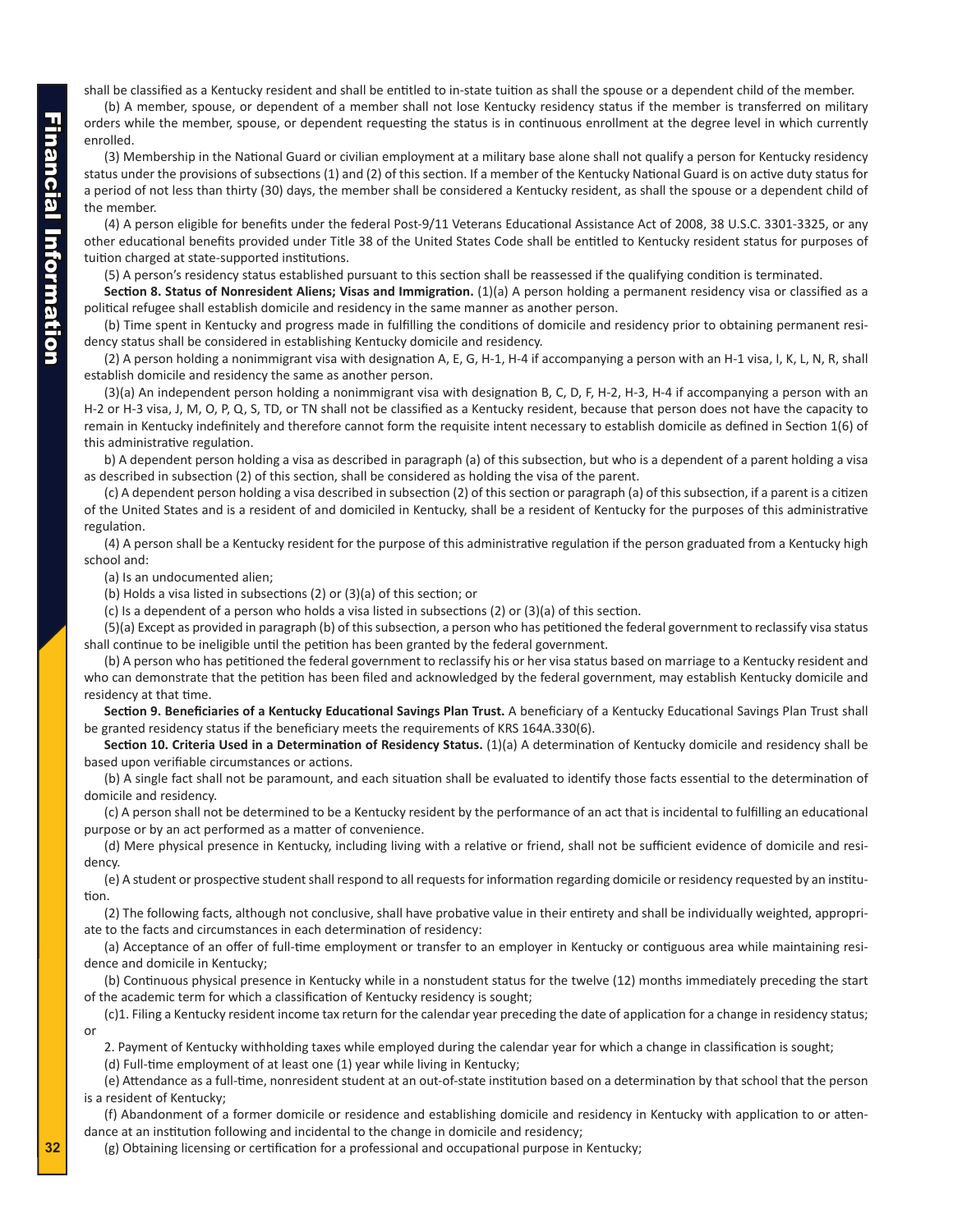(h) Payment of real property taxes in Kentucky;

(i) Ownership of real property in Kentucky, if the property was used by the student as a residence preceding the date of application for a determination of residency status;

(j) Marriage of an independent student to a person who was domiciled in and a resident of Kentucky prior to the marriage; and

(k) The extent to which a student is dependent on student financial aid in order to provide basic sustenance.

(3) Except as provided in subsection (4) of this section, the following facts, because of the ease and convenience in completing them, shall have limited probative value in a determination that a person is domiciled in and is a resident of Kentucky:

(a) Kentucky automobile registration;

(b) Kentucky driver's license;

(c) Registration as a Kentucky voter;

(d) Long-term lease of at least twelve (12) consecutive months of noncollegiate housing; and

(e) Continued presence in Kentucky during academic breaks.

(4) The absence of a fact contained in subsection (3) of this section shall have significant probative value in determining that a student is not domiciled in or is not a resident of Kentucky.

**Section 11. Effect of a Change in Circumstances on Residency Status.** (1) If a person becomes independent or if the residency status of a parent or parents of a dependent person changes, an institution shall reassess residency either upon a request by the student or a review initiated by the institution.

(2) Upon transfer to a Kentucky institution, a student's residency status shall be assessed by the receiving institution.

(3) A reconsideration of a determination of residency status for a dependent person shall be subject to the provisions for continuous enrollment, if applicable.

**Section 12. Student Responsibilities.** (1) A student shall report under the proper residency classification, which includes the following actions:

(a) Raising a question concerning residency classification;

(b) Making application for change of residency classification with the designated office or person at the institution; and

(c) Notifying the designated office or person at the institution immediately upon a change in residency.

(2) If a student fails to notify an institutional official of a change in residency, an institutional official may investigate and evaluate the student's residency status.

(3)(a) If a student fails to provide, by the date specified by the institution, information required by an institution in a determination of residency status, the student shall be notified by the institution that the review has been canceled and that a determination has been made.

(b) Notification shall be made by registered mail, return receipt requested.

(c) Notification shall be made within ten (10) calendar days after the deadline for receipt of materials has passed.

(4)(a) The formal hearing conducted by an institution and the final recommended order shall be a final administrative action with no appeal to the Council on Postsecondary Education.

(b) A formal administrative hearing conducted by the Council on Postsecondary Education for residency determinations related to eligibility for the Academic Common Market and Regional Contract Programs shall be conducted pursuant to the provisions of KRS Chapter 13B and 13 KAR 2:070. The recommended order issued by the President of the Council shall be a final administrative action.

(5) A student shall not be entitled to appeal a determination of residency status if the determination made by an institution is because a student has failed to meet published deadlines for the submission of information as set forth in subsection (3) of this section. A student may request a review of a determination of residency status in a subsequent academic term.

**Section 13. Institutional Responsibilities.** Each institution shall: (1) Provide for an administrative appeals process that includes a residency appeals officer to consider student appeals of an initial residency determination and which shall include a provision of fourteen (14) days for the student to appeal the residency appeals officer's determination;

(2) Establish a residency review committee to consider appeals of residency determinations by the residency appeals officer. The residency review committee shall make a determination of student residency status and notify the student in writing within forty-five (45) days after receipt of the student appeal;

(3) Establish a formal hearing process as described in Section 14 of this administrative regulation; and

(4) Establish written policies and procedures for administering the responsibilities established in subsections (1), (2), and (3) of this section and that are:

(a) Approved by the institution's governing board;

(b) Made available to all students; and

(c) Filed with the council.

**Section 14. Formal Institutional Hearing.** (1) A student who appeals a determination of residency by a residency review committee shall be granted a formal hearing by an institution if the request is made by a student in writing within fourteen (14) calendar days after notification of a determination by a residency review committee.

(2) If a request for a formal hearing is received, an institution shall appoint a hearing officer to conduct a formal hearing. The hearing officer shall:

(a) Be a person not involved in determinations of residency at an institution except for formal hearings; and

(b) Not be an employee in the same organizational unit as the residency appeals officer.

(3) An institution shall have written procedures for the conduct of a formal hearing that have been adopted by the board of trustees or regents, as appropriate, and that provide for:

(a) A hearing officer to make a recommendation on a residency appeal;

(b) Guarantees of due process to a student that include:

1. The right of a student to be represented by legal counsel; and